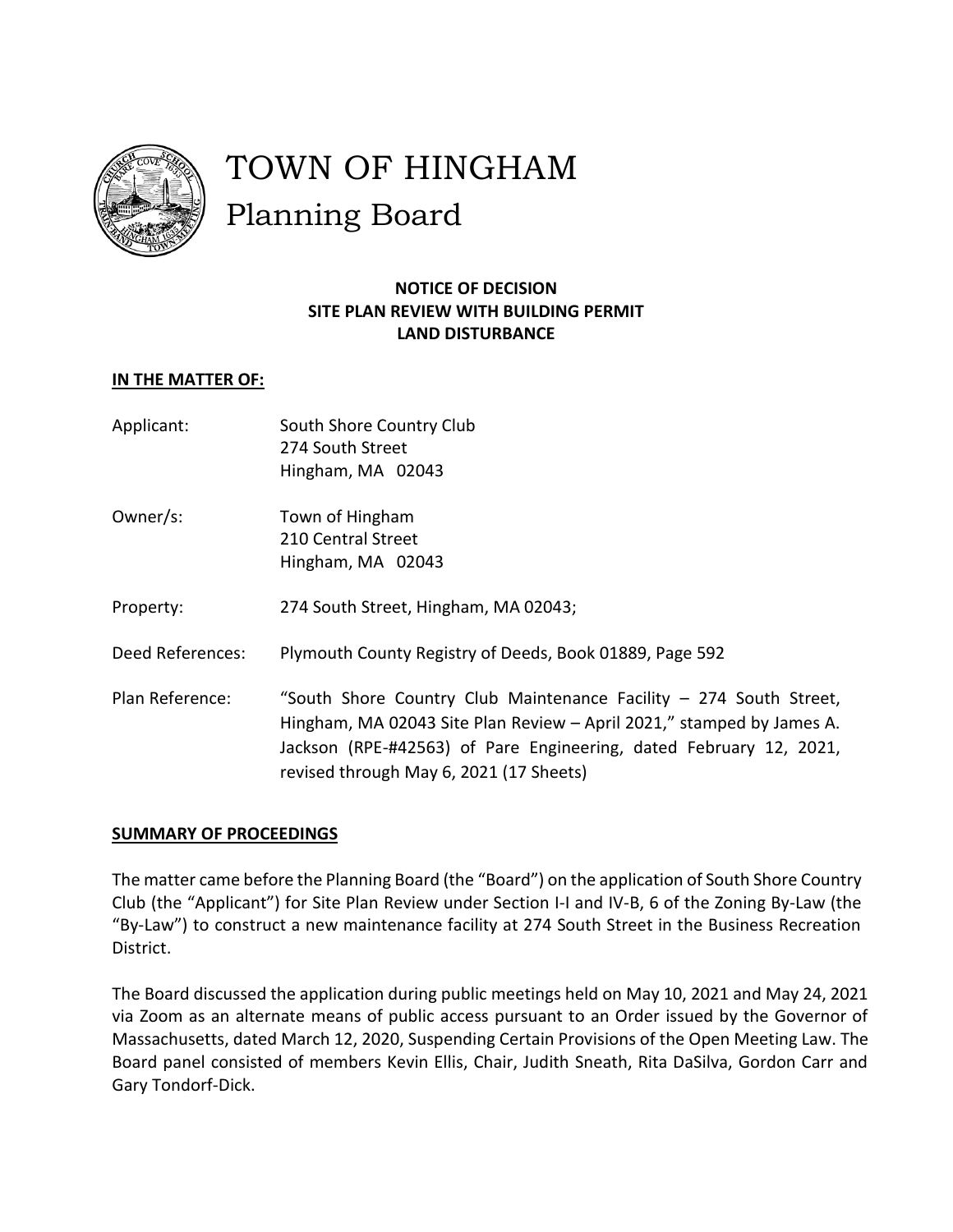The Board was assisted in its review by Christine Stickney, Interim Town Planner. At the conclusion of the hearing on May 24, 2021, the Board voted unanimously to grant Site Plan Approval with conditions set forth below. Throughout its deliberations, the Board has been mindful of the statements of the Applicant's representative and those members of the public all as made or received at the public hearing.

#### **BACKGROUND**

The subject property comprises 154.2 acres of land owned by the Town of Hingham. The proposed plan calls for construction a new maintenance facility of approximately 7,085 SF to store equipment. Related improvements, including a wash pad for equipment, pavement, utilities and a new drainage basin, will be completed in connection with the project. The proximity of the work within areas of wetland jurisdiction required a filing of a Notice of Intent with the Conservation Commission, which was peer reviewed by Patrick Brennan, P.E., of Amory Engineers as to the drainage design, calculations, and proposed grading. The Conservation Commission issued an Order of Conditions on May 18, 2021 for the proposed work.

#### **FINDINGS**

Based on the information submitted and presented during the review, and the deliberations and discussions of the Board during the meetings, the Board made the following findings in accordance with the Review Standards under § I-I, 6. of the By-Law:

a. *Protection of abutting properties against detrimental uses by provision for surface water drainage, fire hydrant locations, sound and site buffers, and preservation of views, light and air, and protection of abutting properties from negative impacts from artificial outdoor site lighting;*

The proposed project was introduced to the Planning Board as a phased project dependent on capital funding to improve the facility management area. Phase #1 proposes drainage improvements, construction of building (maintenance facility), wash pad and other site related improvements. The Country Club is comprised of 154.2 acres with no immediate abutters to this facility work area, which is a small portion of the overall site.

b. *Convenience and safety of vehicular and pedestrian movement within the site and on adjacent streets; the location of driveway openings in relation to traffic or to adjacent streets, taking account of grades, sight distances and distances between such driveway entrances, exits and the nearest existing street or highway intersections; sufficiency of access for service, utility and emergency vehicles;*

The Planning Board reviewed the proposed access noting this maintenance area is not accessible to the general public and/or golfers at the course. Employees and other limited personnel only access the maintenance area and adequate emergency access is available. The country club main access on South Street utilized by the general public has been existing for years and sufficient for vehicle, pedestrian and emergency access.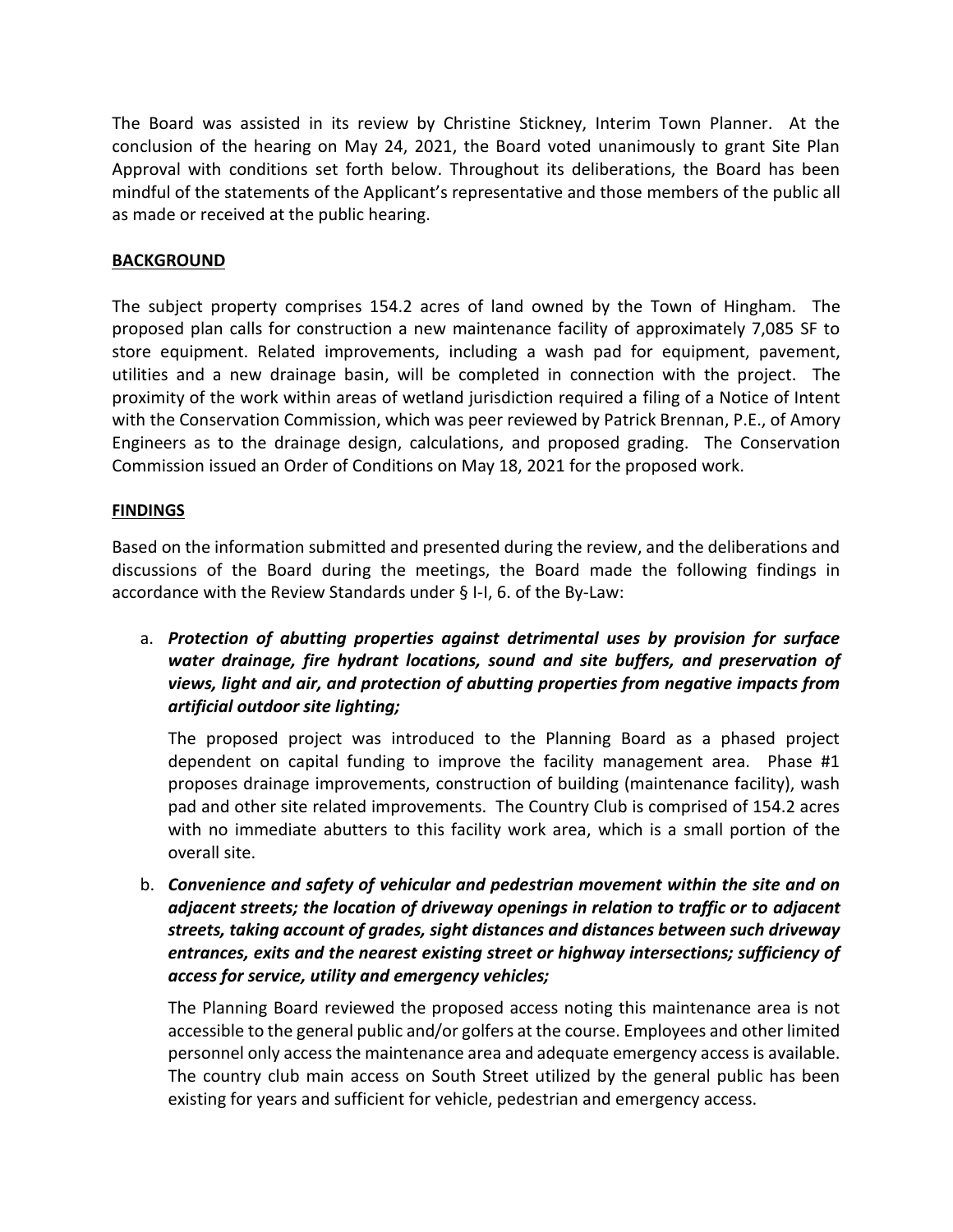### c. *Adequacy of the arrangement of parking, loading spaces and traffic patterns in relation*  to the proposed uses of the premises; compliance with the off-street parking *requirements of this By-Law;*

The Planning Board found that in the proposed facility area, the parking layout and circulation is appropriate for how the area is used as a maintenance facility. In addition, the storage of equipment and country club vehicles will occur in and outside the new buildings in designated areas.

#### d. *Adequacy of open space and setbacks, including adequacy of landscaping of such areas;*

Although a facility area falls within the golf course, the Planning Board agreed with the applicant's proposed landscaping and screening to address visual concerns and separation of the uses. The overall country club and golf course as an active recreational facility is cognizant of open space and landscaping to minimize impacts to neighbors and enhance the course for the facility users.

e. *Adequacy of the methods of disposal of refuse and other wastes during construction and resulting from the uses permitted on the site including, but not limited to, discarded building materials, concrete truck wash out, chemicals, litter and sanitary wastes; provided, that discharge of refuse or other wastes into the municipal storm water system shall be expressly prohibited;*

The applicants are able to connect to the MWRA sewer system. Demolition of existing structures and construction of new site improvements and structures will be handled through the building permit process. Operationally the maintenance area will be monitored daily and personnel will address any issues that may arise as to refuse, sewer connection and the proposed wash pad as it relates to municipal and MWRA connections.

f. *Prevention or mitigation of adverse impacts on the Town's resources, including, without limitation, water supply, wastewater facilities, energy and public works and public safety resources;*

The Planning Board found the maintenance facility will have little or no impact on the municipal services.

g. *Assurance of positive storm water drainage and snow-melt run-off from buildings, driveways and from all parking and loading areas on the site, and prevention of erosion, sedimentation and storm water pollution and management problems through site design and erosion controls in accordance with the most current versions of the Massachusetts Department of Environmental Protection's Storm water Management Policy and Standards including the Massachusetts Storm water Handbook, the Massachusetts Erosion and Sediment Control Guidelines and, if applicable, additional requirements under the Town of Hingham MS4 Permit for projects that disturb more than one acre and discharge to the Town's municipal storm water;*

Major improvements to control the volume and water quality of the site drainage were included in the initial phase I of the proposal. Substantial improvements have been designed into the existing drainage system as to water quality and volume with the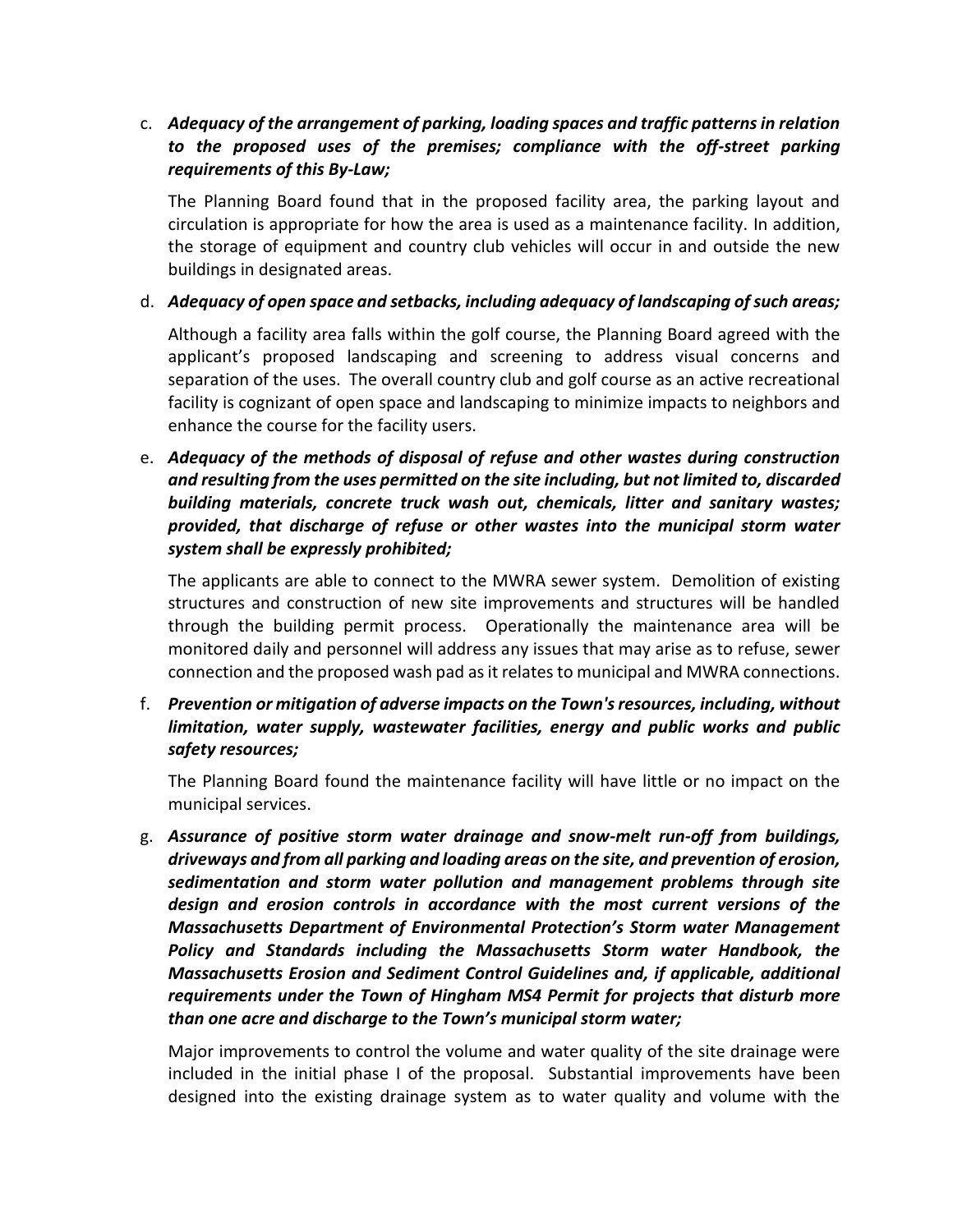proposed drainage basin. Appropriate soil erosion measures are proposed during construction and operational maintenance of all drainage structures has been provided in the proposed storm water plan and condition through the Conservation Commission Order of Conditions.

h. *Assurance that appropriate Best Management Practices have been incorporated to minimize the amount of disturbed areas and protect natural resources, stabilize sites when projects are complete or operations have temporarily ceased, protect slopes on the construction site, protect storm drain inlets and armor all newly constructed outlets, install perimeter controls at the site, stabilize construction site entrances and exits to prevent off-site tracking of material, and to provide for regular inspection of storm water controls at consistent intervals;*

The Planning Board was satisfied with the proposed best management practices proposed during all phases of development and relied on the Conservation Commission review and their peer review as to adequacy and completeness.

i. *Protection of natural and historic features including minimizing: the volume of cut and fill, the number of removed trees of 6 inches caliper or larger, the removal of stone walls, and the obstruction of scenic views from publicly accessible locations;*

The Planning Board found this criteria to be addressed through the landscaping plan as well as the discussions on screening.

j.*Minimizing unreasonable departure from the character and scale of buildings in the vicinityor as previously existing on or approved for the site;*

The Planning Board found the maintenance facility as a division of the pre-existing Country Club and golf course with the proposed improvement would only enhance the overall neighborhood and provide a public active recreation site.

#### **DECISION**

Upon a motion made by Kevin Ellis and seconded by Rita DaSilva, the Planning Board voted unanimously to grant Site Plan Approval to the South Shore Country Club for the Site Plan entitled "South Shore Country Club Maintenance Facility 274 South Street, Hingham, MA 02043", dated February 12, 2012 last revised on May 6, 2021, prepared by James A. Jackson (RPE #42563) of PARE Engineering – 17 sheets, and based on the foregoing finding and conditions.

- 1. Prior to the start of any site work, notice shall be provided to the Planning Department to inspect the installation of the soil and erosion control measures.
- 2. Approval at this time is for the installation of the proposed storm water drainage system, installation of the wash pad and construction of the "equipment storage & maintenance" building and related utilities connections as shown on sheet P1.0. Future phases shall be subject to the site plan review thresholds as funding becomes available for construction.